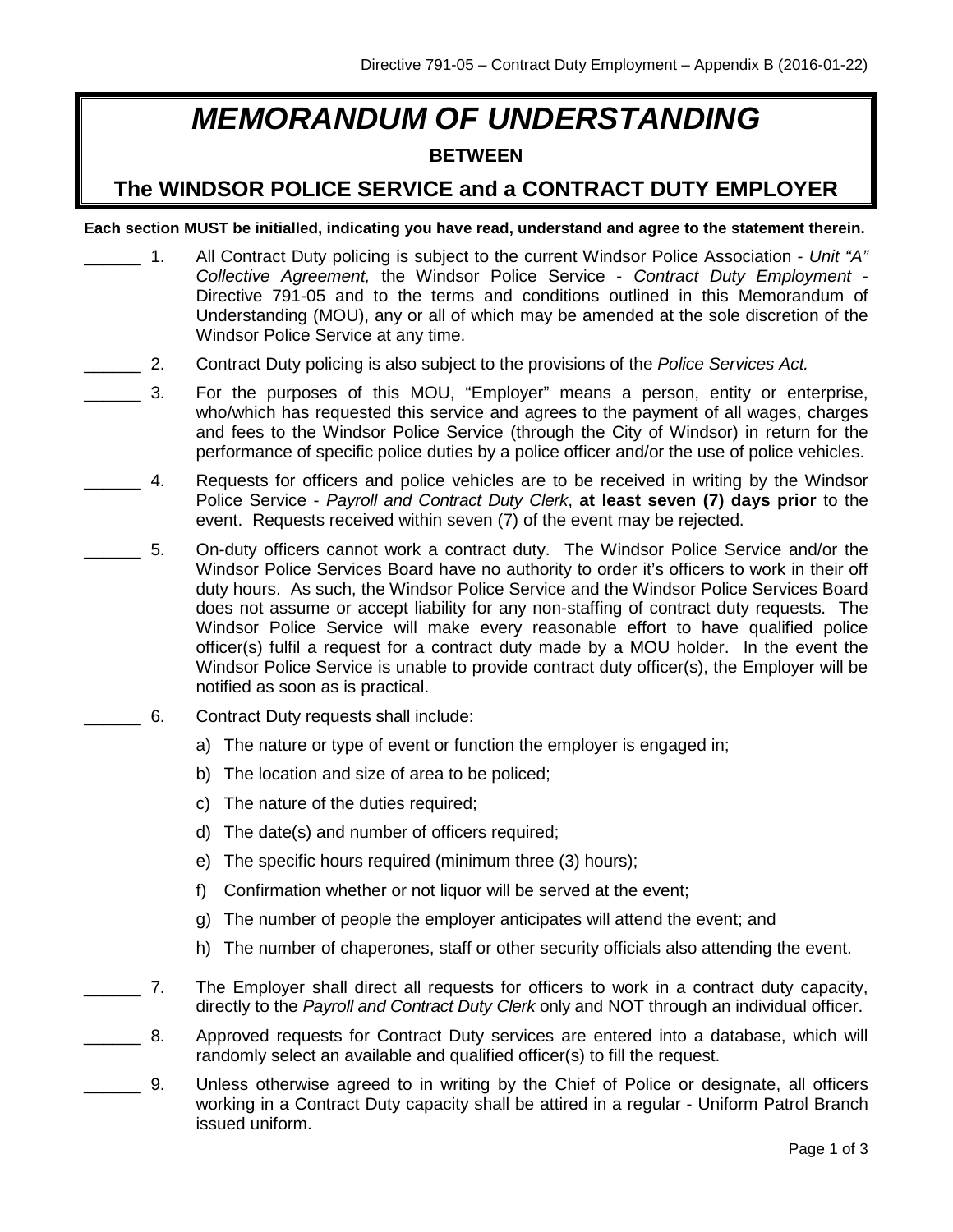- 10. Based on the history, nature and size of the event or similar events the Windsor Police Service reserves the right to alter or increase the number of officers, supervisors, and/or vehicles required, the number of hours an officer is to be on site, their duties to be performed, and the right to cancel or refuse the Contract Duty all together. The following criteria will be considered but is not limited to:
	- a) The nature of the event;
	- b) The availability or service of alcohol or drugs;
	- c) The estimated number of people in attendance (for events with alcohol service, the number given on the *Special Occasion Permit* shall be used as the minimum basis for staffing);
	- d) Event history (e.g. problems with previous event by this employer or similar events);
	- e) Other security arrangements (i.e. private security, volunteers on hand and chaperones);
	- f) Whether the Employer has outstanding or unpaid invoices for Contract Duty services;
	- g) The location, size and visibility of the area to be policed including hindrances to normal communications (e.g. amplified music); and,
	- h) Public and officer safety concerns.
- 11. Contract Duty events requiring four (4) or more officers must also have one (1) uniformed Sergeant assigned and an additional Sergeant for every four (4) officers thereafter (excluding the Sergeant).
	- 12. An Employer who wishes to cancel a Contract Duty event must notify the Windsor Police Service at least **twenty-four (24) hours in advance** of the scheduled start time of the event as follows:
		- 8:00 a.m. to 4:00 p.m., Monday to Friday by contacting the *Payroll and Contract Duty Clerk* at (519) 255-6700 extension 4202.
		- 4:00 p.m. to 8:00 a.m. Monday to Friday, and all day Saturday, Sunday and Holidays - contact the Patrol Staff Sergeant, Station #1 at (519) 255-6700 extension 4230.
- \_\_\_\_\_\_ 13. An Administration Fee equivalent to **16.3%** of the total of the officer(s) wages will be added to the invoice for this service in accordance with the current Fee Schedule.
- \_\_\_\_\_\_ 14. Contract Duty cancellations received within **twenty-four (24) hours** of the scheduled start time of the event are subject to a three (3) hour minimum charge for each officer scheduled, the Administration Fee and applicable taxes.
	- \_\_\_\_\_\_ 15. Where the Employer has requested a police vehicle for use by an officer during this Contract Duty event, the Employer agrees to pay an hourly per vehicle fee in accordance with the current Fee Schedule.
- 16. The Employer agrees to pay all Contract Duty charges, fees and applicable taxes at the rate(s) specified in the current Fee Schedule or otherwise by law.
	- 17. On completion of the Contract Duty, the Employer will be invoiced by the City of Windsor for the officer(s) wages, Administration Fee (16.3%), vehicle fees (if applicable) and applicable taxes. In accordance with City of Windsor policy, compound interest will be added to **unpaid accounts** after 30 days at rate of 2% per month (annual rate 26.8%).